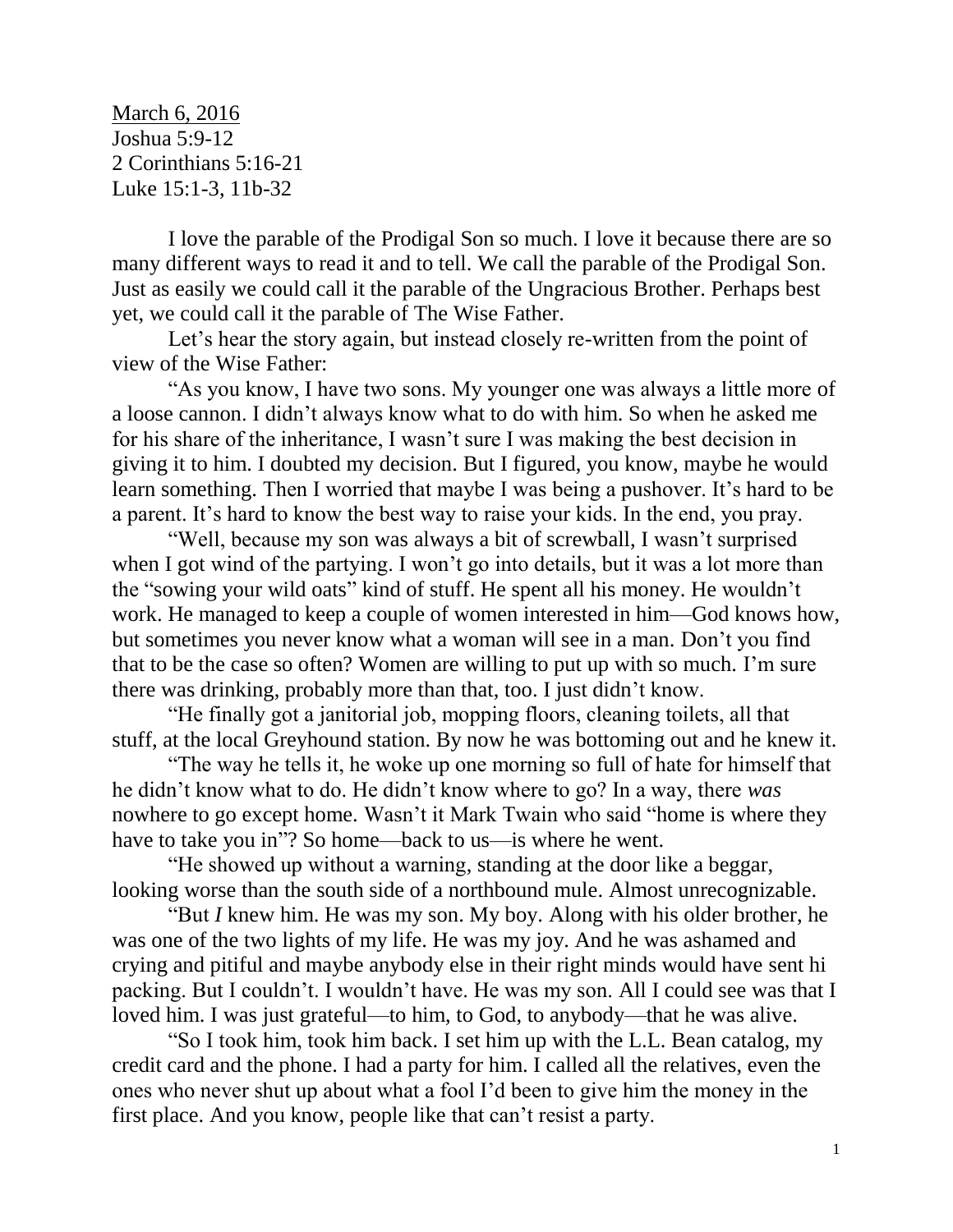"We threw a good party. We ate, we danced. And this time it was my other son—my older, normally reserved son--who drank too much. I'd never known him to do anything like that. He was a solid boy. A man, now really. Newly married. I relied on him in the business. I asked his advice more and more. I trusted him. He was even-tempered, fair, moderate in everything. Except for this one night. He drank. And the more he drank, the madder he got. At me. At me, not his brother.

"'Listen,' my elder son said to me, 'for all these years I have been working like a slave for you and never gone against anything you've said. But even when I got married you never gave a party like this one. But then this son of yours comes back after drinking and screwing his way through half of all that's yours and you kill the fatted calf.'"

"I'd never heard such bitterness from him. I'd never known him to be bitter at all. Before I knew what I was doing I took him in my arms—this big, tall, strong kid. My boy. One of the two lights of my life. I couldn't stand to see him be hurt by love, when I knew that love and only love was what would heal. I said to him:

"Son, you are always with me. What is mine is always yours. But we had to celebrate and rejoice. Because this brother of yours was dead and has come to life; he was lost and has been found."

\*\*\* \*\*\* \*\*\* \*\*\* Jesus' parable, unlike a lot of stories, has a hero. The Wise Father is the one who shows both sons that life is unfair. More importantly he is the one who says that love is unfair. It's not a matter of justice.

Now I want to tell you about a different version of the story. It was written by the French Catholic writer, Andre Gide who called it, "The Return of the Prodigal Son." And in it, Gide turns the story nearly upside down, in order to demonstrate that nothing, not life's unfairness nor the unfairness of love can separate him from his Father's love. That love is no respecter of borders.

Now, when Gide published this story, his fellow Catholic writers condemned it. After all, the story introduces a third brother, a younger brother who was *inspired* by the flight of the Prodigal son. And indeed, Gide makes the reader see that the Prodigal son had begun with noble aspirations that were frustrated, that led him into his dissolution and then destitution.

The story begins with the son's return. The day after the party, after the joyful reunion, the Prodigal, in four separate scenes, speaks first to his father, then to his elder brother--who mostly just wants to scold him--then to his mother, then, at last, to his younger brother.

After speaking with his Father, the Prodigal goes to see his elder brother. Their conversation begins with the Elder Brother angrily blaming the Prodigal for being a chaos-making, at odds with the rest of the family, and especially with him. "I live by order," the Elder Brother tells the Prodigal, "Anything other than that is the fruit and seed of pride."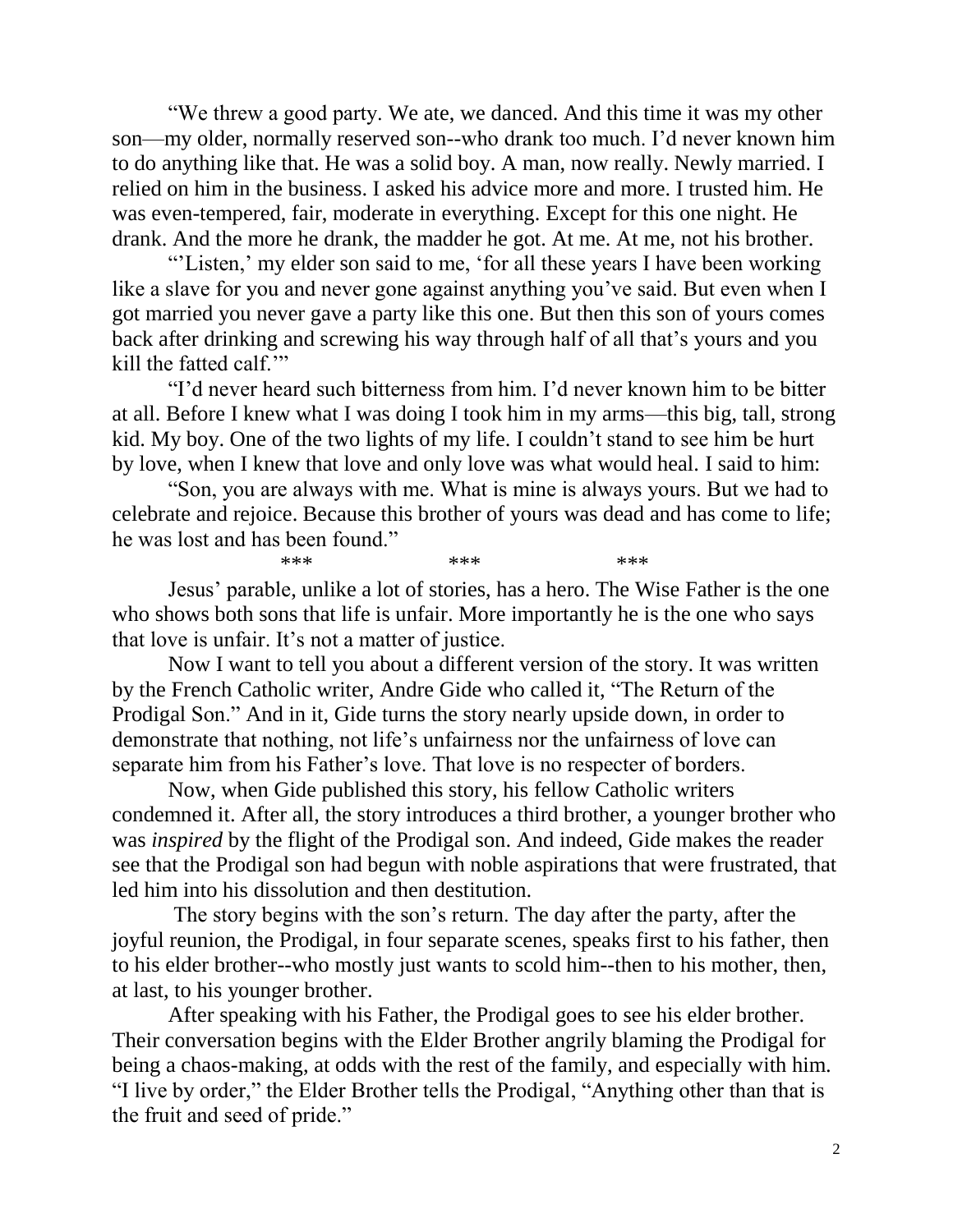Meanwhile, the Elder Brother had instructed the father to reprimand the Prodigal, but he soon realizes the Father has not done that. It is left up to him to do.

"I know what our Father said to you," he says. "It was vague. He no longer expresses himself very clearly, so that he can be made to say what one wants. But I understand his thought very well…You understood incorrectly. There are not several ways of understanding the Father. There are not several ways of listening to him. There are not several ways of loving him…."

The Prodigal bears the chastisement of the Elder Brother, and submits, as if he were a slave submitting to a master.

Then the Prodigal goes in to talk to his mother. And his mother, so happy at his return, tells him that she had never, ever stopped waiting, hoping and praying for his return. She caresses him as she had when he was a child. And he assures her he will not leave again. He assures her that he will try to become like his older brother, look after their property, choose a wife, have a family.

Secure in this knowledge, the mother confesses that she worries about the youngest of the three brothers. She fears—rightly—that the younger brother wants to follow in the Prodigal's footsteps. She wants to Prodigal prevent that. She does not want another son to suffer as the Prodigal has suffered—poverty, indignity, bodily harm and privation.

"Speak to him," she tells him. "He will listen to you, the Prodigal. Tell him what disappointment you met on your way. Spare him...I know he will listen to a great deal from you."

And so the Prodigal goes in to see his younger brother. And just as their mother had said, he admits he wants to leave. "I am the boy you were when you left!" he cries, "Tell me, did you find nothing but disappointment on your wanderings? Is all that I imagine outside and different from here only an illusion?"

Nothing the Prodigal says can convince him to stay. He is just like the Prodigal, thirsting, hungering, longing for a different kind of life.

This the Prodigal understands most profoundly—and really, there is nothing he can do to stop him. "Come! Kiss me, my younger brother," he says, "you are taking with you all my hopes. Be strong. Forget us. Forget me. May you never come back….Go down quietly. I am holding the lamp."

So the story ends with the youngest brother leaving, perhaps never, ever to return. With his flight he breaks his mother's heart, and he insults the pride of the orderly and bossy eldest son. In so many ways, Gide's story is a sad re-telling.

But then, we must ask ourselves, what had passed between the Prodigal and the Father?

Remember, before the Prodigal had spoken to the Elder Brother, before he spoken to his mother and then his younger brother, he had first gone in to see his Father. And the Father had tried to do what he thought he must do—chide the son for leaving the house, breaking the laws of the family.